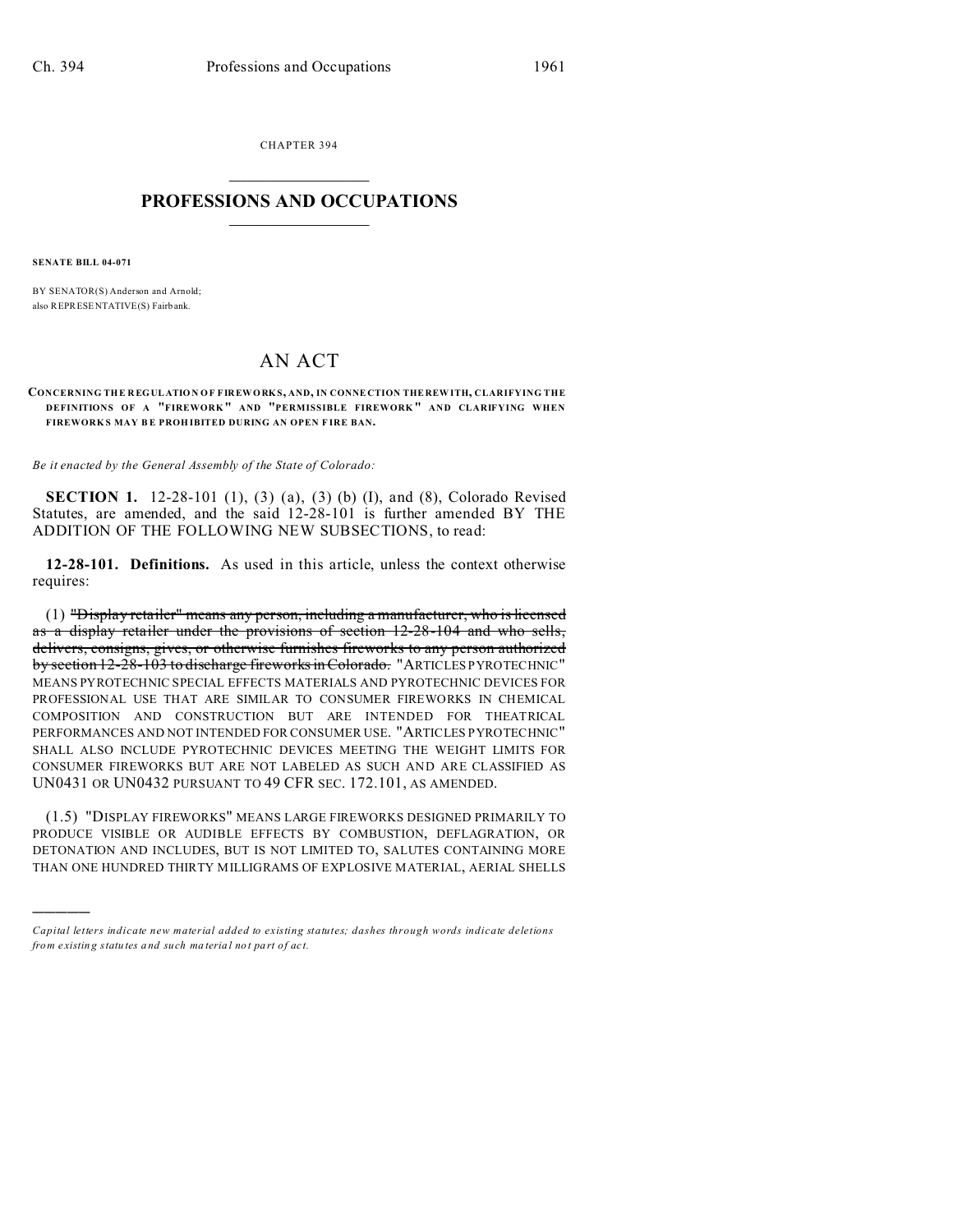CONTAINING MORE THAN FORTY GRAMS OF PYROTECHNIC COMPOSITIONS, AND OTHER DISPLAY PIECES THAT EXCEED THE LIMITS OF EXPLOSIVE MATERIALS FOR CLASSIFICATION AS CONSUMER FIREWORKS AS DEFINED IN 16 CFR SECS. 1500.1 TO 1500.272 AND 16 CFR 1507.1 TO 1507.12 AND ARE CLASSIFIED AS FIREWORKS UN0333, UN0334, OR UN0335 PURSUANT TO 49 CFR 172.101, AS AMENDED, AND INCLUDING FUSED SET PIECES CONTAINING COMPONENTS THAT EXCEED FIFTY MILLIGRAMS OF SALUTE POWDER.

(1.7) "DISPLAY RETAILER" MEANS A PERSON, INCLUDING A MANUFACTURER, WHO IS LICENSED AS A DISPLAY RETAILER UNDER THE PROVISIONS OF SECTION 12-28-104 AND WHO SELLS, DELIVERS, CONSIGNS, GIVES, OR OTHERWISE FURNISHES DISPLAY FIREWORKS OR ARTICLES PYROTECHNIC TO A PERSON AUTHORIZED BY SECTION 12-28-103 TO DISCHARGE FIREWORKS IN COLORADO.

(3) (a) "Fireworks" means any article, device, or substance prepared for the primary purpose of producing a visual or auditory sensation by combustion, explosion, deflagration, or detonation which meets the description of fireworks as set forth in the United States Department of Transportation Hazardous Materials Regulations, Title 49, Code of Federal Regulations, Parts 173.88 and 173.100 ANY COMPOSITION OR DEVICE DESIGNED TO PRODUCE A VISIBLE OR AUDIBLE EFFECT BY COMBUSTION, DEFLAGRATION, OR DETONATION, AND THAT MEETS THE DEFINITION OF ARTICLES PYROTECHNIC, PERMISSIBLE FIREWORKS, OR DISPLAY FIREWORKS.

(b) "Fireworks" does not include:

(I) Toy caps, which PARTY POPPERS, AND ITEMS SIMILAR TO TOY CAPS AND PARTY POPPERS THAT do not contain more than twenty-five hundredths of a grain of explosive compound per cap SIXTEEN MILLIGRAMS OF PYROTECHNIC COMPOSITION PER ITEM AND SNAPPERS THAT DO NOT CONTAIN MORE THAN ONE MILLIGRAM OF EXPLOSIVE COMPOSITION PER ITEM;

(3.5) "FIREWORKS DISPLAY OPERATOR" INCLUDES AN INDIVIDUAL WHO, BY EXPERIENCE AND TRAINING, HAS DEMONSTRATED THE REQUIRED SKILL AND ABILITY TO SAFELY SET UP AND DISCHARGE DISPLAY FIREWORKS.

(8) (a) "Permissible fireworks" means the following items designed primarily to produce visual or audible effects by combustion, including certain SMALL FIREWORKS devices designed to produce audible or visual effects except that no device or component shall, upon functioning, project or disburse any metal, glass, or brittle plastic fragments BY COMBUSTION, COMPLYING WITH THE REQUIREMENTS OF THE UNITED STATES CONSUMER PRODUCT SAFETY COMMISSION AS SET FORTH IN 16 CFR SECS. 1500.1 TO 1500.272 AND 1507.1 TO 1507.12, AND CLASSIFIED AS CONSUMER FIREWORKS UN0336 AND UN0337 PURSUANT TO 49 CFR 172.101:

 $(a)$  (I) Cylindrical fountains, total pyrotechnic composition not to exceed seventy-five grams each in weight. The inside diameter shall not exceed three-quarters of one inch FOR A SINGLE TUBE OR, WHEN MORE THAN ONE TUBE IS MOUNTED ON A COMMON BASE, A TOTAL PYROTECHNIC COMPOSITION OF NO MORE THAN TWO HUNDRED GRAMS;

 $(b)$  (II) Cone fountains, total pyrotechnic composition not to exceed fifty grams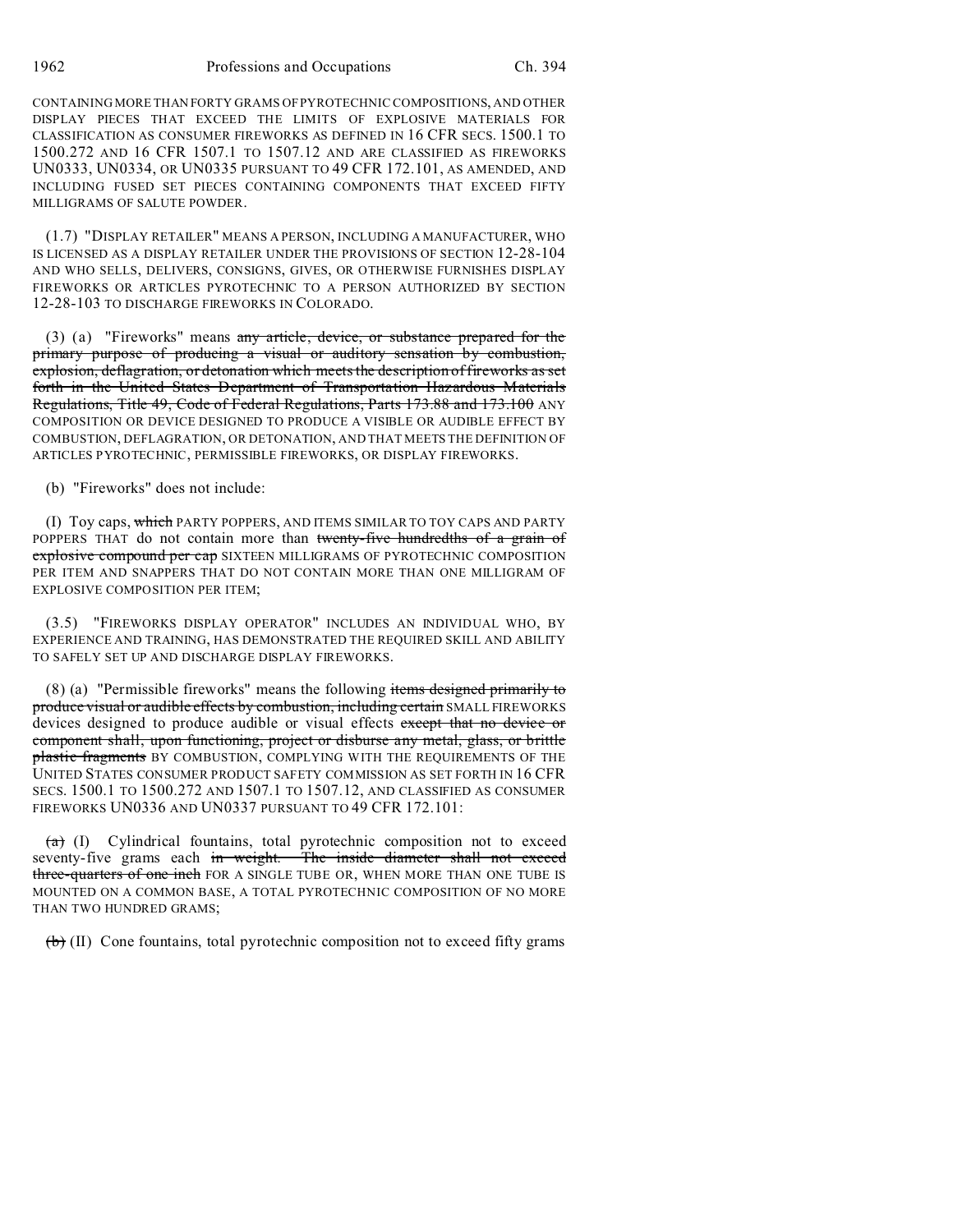each in weight FOR A SINGLE CONE OR, WHEN MORE THAN ONE CONE IS MOUNTED ON A COMMON BASE, A TOTAL PYROTECHNIC COMPOSITION OF NO MORE THAN TWO HUNDRED GRAMS;

 $(e)$  (III) Wheels, total pyrotechnic composition not to exceed sixty grams for each driver unit or two hundred forty grams for each complete wheel; The inside tube diameter of driver units shall not exceed one-half of one inch.

 $(d)$  (IV) Ground spinner, a small device containing not more than twenty grams of pyrotechnic composition venting out of an orifice usually in the side of the tube, similar in operation to a wheel, but intended to be placed flat on the ground;

 $\overline{e}$  (V) Illuminating torches and colored fire in any form, total pyrotechnic composition not to exceed one TWO hundred grams each; in weight;

(f) (VI) Dipped sticks and sparklers, the total pyrotechnic composition of which does not exceed one hundred grams, of which the composition of any chlorate or perchlorate shall not exceed five grams;

 $\overline{g}$  (VII) ANY OF THE FOLLOWING THAT DO NOT CONTAIN MORE THAN FIFTY MILLIGRAMS OF EXPLOSIVE COMPOSITION:

(A) Explosive auto alarms; as described in Title  $49$ , code of federal regulations, part 173.100;

(B) TOY PROPELLANT DEVICES;

(C) CIGARETTE LOADS;

(D) STRIKE-ON-BOX MATCHES; OR

(E) OTHER TRICK NOISE MAKERS;

(h) Toy propellant devices and toy smoke devices, as described in Title 49, code of federal regulations, part 173.100;

(i) Cigarette loads, as described in Title 49, code of federal regulations, part  $173.100;$ 

(j) Trick matches consisting of book matches, strike-anywhere matches, or strike-on-box matches, as described in Title 49, code of federal regulations, part 173.100;

(k) Trick noise makers, as described in Title 49, code of federal regulations, part <del>173.100;</del>

 $(H)$  (VIII) Snake or glow worm pressed pellets of NOT MORE THAN TWO GRAMS OF pyrotechnic composition that produce a large snake-like ash upon burning AND PACKAGED IN RETAIL PACKAGES OF NOT MORE THAN TWENTY-FIVE UNITS;

 $(m)$  Novelties consisting of two or more devices enumerated in this subsection  $(8)$ ;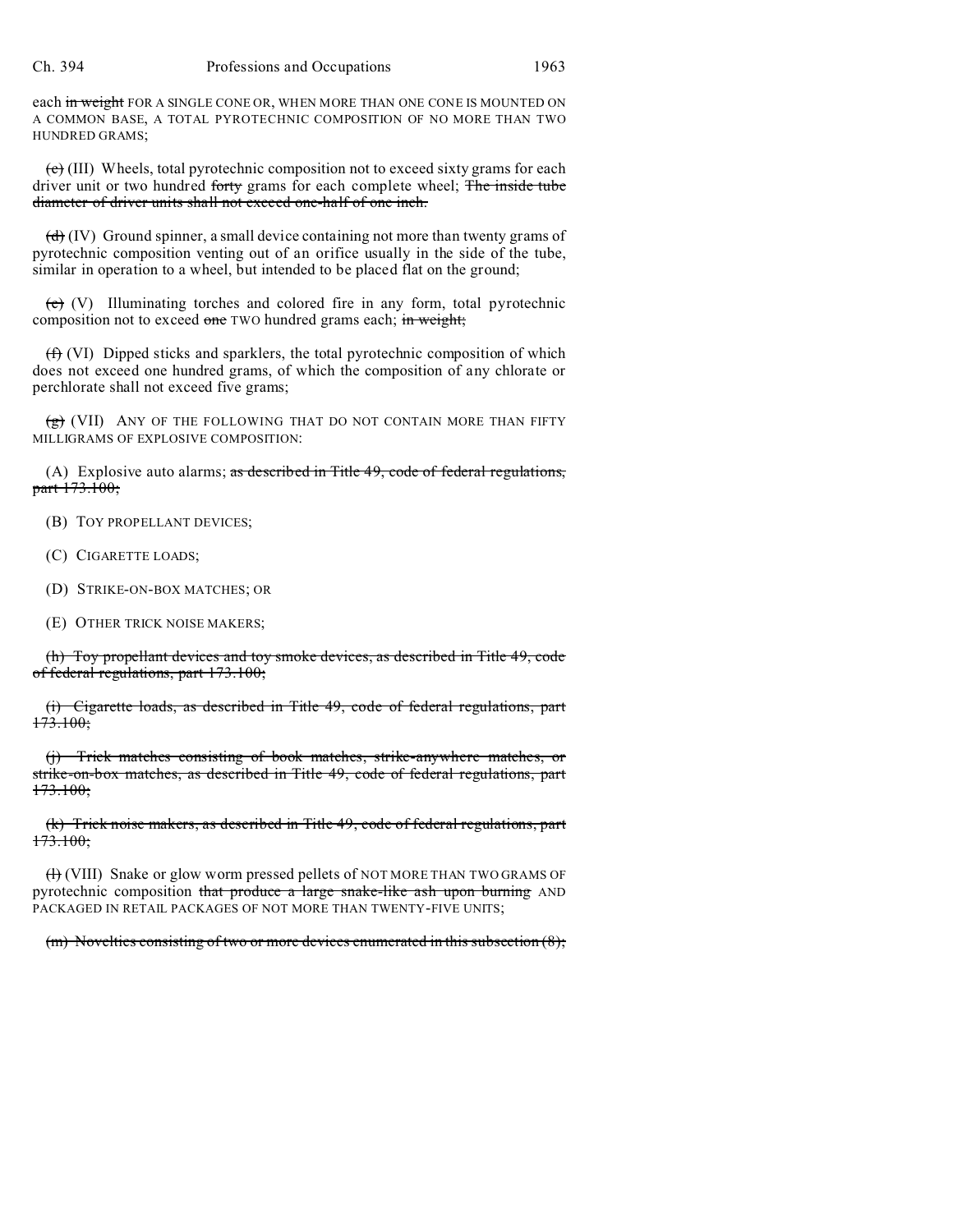$(n)$  (IX) Fireworks which THAT are used exclusively for testing or research by a licensed explosives laboratory.

(X) MULTIPLE TUBE DEVICES WITH:

(A) EACH TUBE INDIVIDUALLY ATTACHED TO A WOOD OR PLASTIC BASE;

(B) THE TUBES SEPARATED FROM EACH OTHER ON THE BASE BY A DISTANCE OF AT LEAST ONE-HALF OF ONE INCH;

(C) THE EFFECT LIMITED TO A SHOWER OF SPARKS TO A HEIGHT OF NO MORE THAN FIFTEEN FEET ABOVE THE GROUND;

(D) ONLY ONE EXTERNAL FUSE THAT CAUSES ALL OF THE TUBES TO FUNCTION IN SEQUENCE; AND

(E) A TOTAL PYROTECHNIC COMPOSITION OF NO MORE THAN FIVE HUNDRED GRAMS.

(b) "PERMISSIBLE FIREWORKS" DO NOT INCLUDE AERIAL DEVICES OR AUDIBLE GROUND DEVICES, INCLUDING, BUT NOT LIMITED TO, FIRECRACKERS.

(9.5) "PYROTECHNIC OPERATOR" INCLUDES AN INDIVIDUAL WHO, BY EXPERIENCE AND TRAINING, HAS DEMONSTRATED THE REQUIRED SKILL AND ABILITYTO SAFELY SET UP AND DISCHARGE ARTICLES OF PYROTECHNICS.

**SECTION 2.** 12-28-103 (1), (2), and (4), Colorado Revised Statutes, are amended to read:

**12-28-103. Permits - exceptions to permit requirements.** (1) Any governing body has the power to grant nontransferable and nonassignable permits within the area under its jurisdiction for the storage of fireworks or for the facilities used for the retail sales of fireworks, including permissible fireworks, by any person and to adopt reasonable rules and regulations for the granting of such permits. THE FEE FOR A PERMIT ISSUED PURSUANT TO THIS SUBSECTION (1) SHALL BE LIMITED TO WHAT IS REASONABLE AND NECESSARY TO COVER THE DIRECT AND INDIRECT COSTS ASSOCIATED WITH THE GRANTING AND ENFORCEMENT OF SUCH PERMITS.

(2) Any governing body has the power to grant nontransferable and nonassignable permits within the area under its jurisdiction for displays of fireworks OR PYROTECHNIC SPECIAL EFFECTS PERFORMANCES by any person, fair association, amusement park, or other organizations or groups and to adopt reasonable rules and regulations for the granting of such permits.

(4) The discharge of fireworks pursuant to a permit provided for in subsection (2) of this section, or as otherwise provided in subsection (3) of this section, shall be lawful in Colorado, if the display OR PYROTECHNIC SPECIAL EFFECTS PERFORMANCE is performed in accordance with the requirements of the national fire protection association as stated in NFPA-1123, code for the outdoor display of fireworks OR NFPA-1126, STANDARD FOR THE USE OF PYROTECHNICS BEFORE A PROXIMATE AUDIENCE.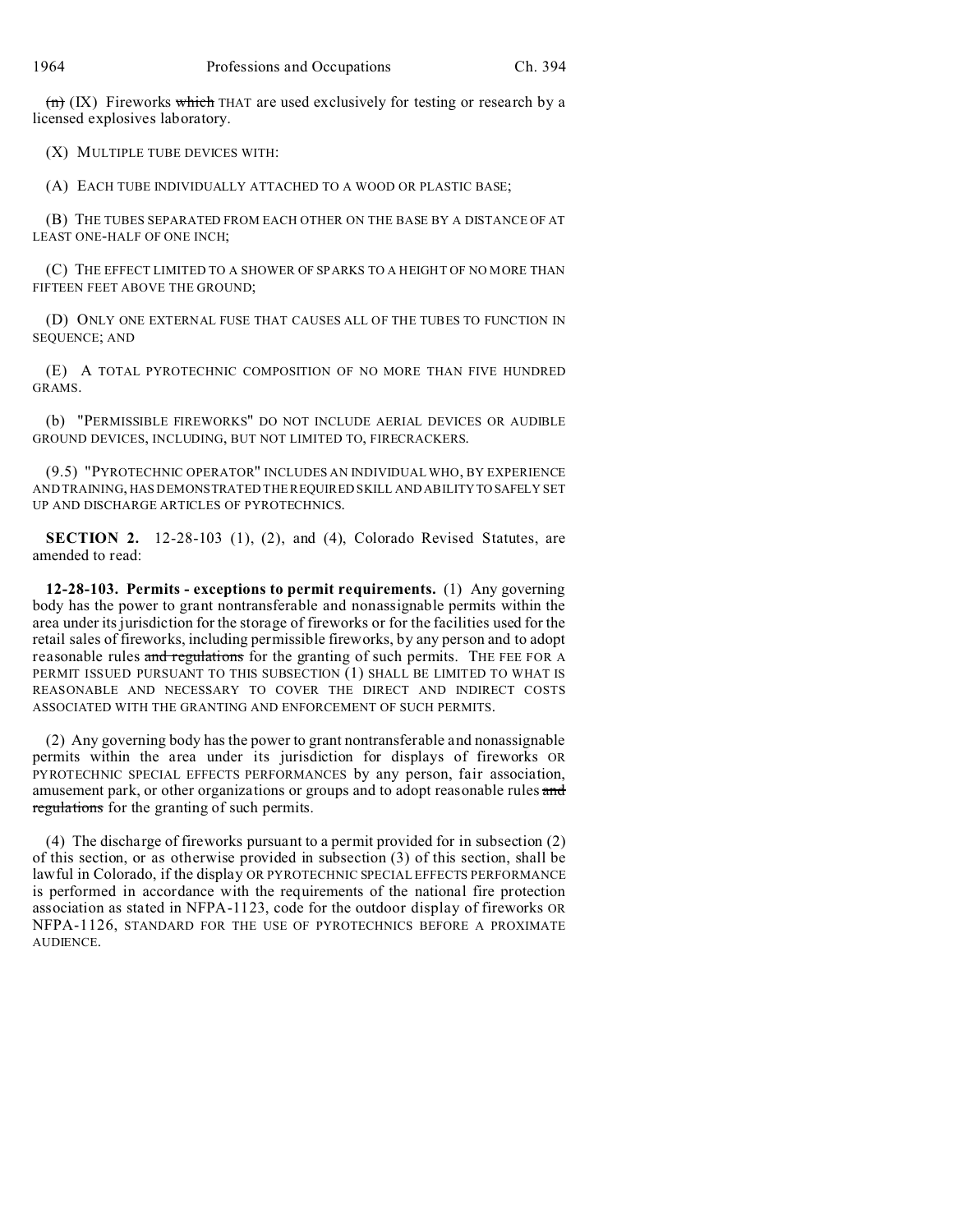**SECTION 3.** 12-28-104 (1), (2), (3), (4), (5), (6), and (7), Colorado Revised Statutes, are amended to read:

**12-28-104. Licensing - creation of fireworks licensing cash fund.** (1) No person shall sell, offer for sale, expose for sale, or possess with intent to sell permissible fireworks for retail until that person first obtains a retailer of fireworks license from the director of the DIVISION OF FIRE SAFETY WITHIN THE department of public safety and the permit, if any, required by section 12-28-103 (1). Such retailer's license shall be good only for the calendar year in which it is issued, shall apply to only one retail location, and shall at all times be displayed at the place of business of such licensed retailer.

(2) No person shall sell, deliver, consign, give, or furnish fireworks to any A person authorized by section 12-28-103 to discharge fireworks in Colorado until that person first obtains a display retailer of fireworks license from the director of the DIVISION OF FIRE SAFETY WITHIN THE department of public safety and the permit, if any, required by section 12-28-103 (1).

(3) No person shall sell, deliver, consign, give, or furnish permissible fireworks to a retailer for resale in Colorado until that person first obtains a wholesaler of fireworks license from the director of the DIVISION OF FIRE SAFETY WITHIN THE department of public safety and the permit, if any, required by section 12-28-103 (1).

(4) No person shall sell, deliver, consign, give, or furnish fireworks for export outside of Colorado until that person first obtains an exporter of fireworks license from the director of the DIVISION OF FIRE SAFETY WITHIN THE department of public safety and the permit, if any, required by section 12-28-103 (1).

(5) Applications for each display, retail, wholesale, and export license shall be filed with the director of the DIVISION OF FIRE SAFETY WITHIN THE department of public safety at least thirty days before the start of activities for which the license is required. Each such license shall be valid through September 1 of the year following the date on which the license was issued.

(6) (a) All fees pursuant to this article shall be collected by the director of the DIVISION OF FIRE SAFETY WITHIN THE department of public safety.

(b) All fees collected pursuant to paragraph  $(a)$  of this subsection  $(6)$  shall be transmitted to the state treasurer who shall credit the same to the fireworks licensing cash fund, which fund is hereby created in the state treasury. The general assembly shall appropriate the moneys in the fund to the department of public safety for payment of salaries and expenses necessary for the administration of this article ALL MONEYS RECEIVED BY THE DIRECTOR PURSUANT TO THE ADMINISTRATION OF THIS ARTICLE AND ALL INTEREST EARNED ON THE MONEYS SHALL BE DEPOSITED IN THE STATE TREASURY IN THE FIREWORKS LICENSING CASH FUND, WHICH FUND IS HEREBY CREATED, AND THE MONEYS SHALL BE USED, SUBJECT TO ANNUAL APPROPRIATIONS BY THE GENERAL ASSEMBLY, FOR THE PURPOSES SET FORTH IN THIS ARTICLE, AND SHALL NOT BE DEPOSITED IN OR TRANSFERRED TO THE GENERAL FUND OF THE STATE OF COLORADO OR ANY OTHER FUND.

(c) (I) The EXECUTIVE director of the department of public safety shall set fees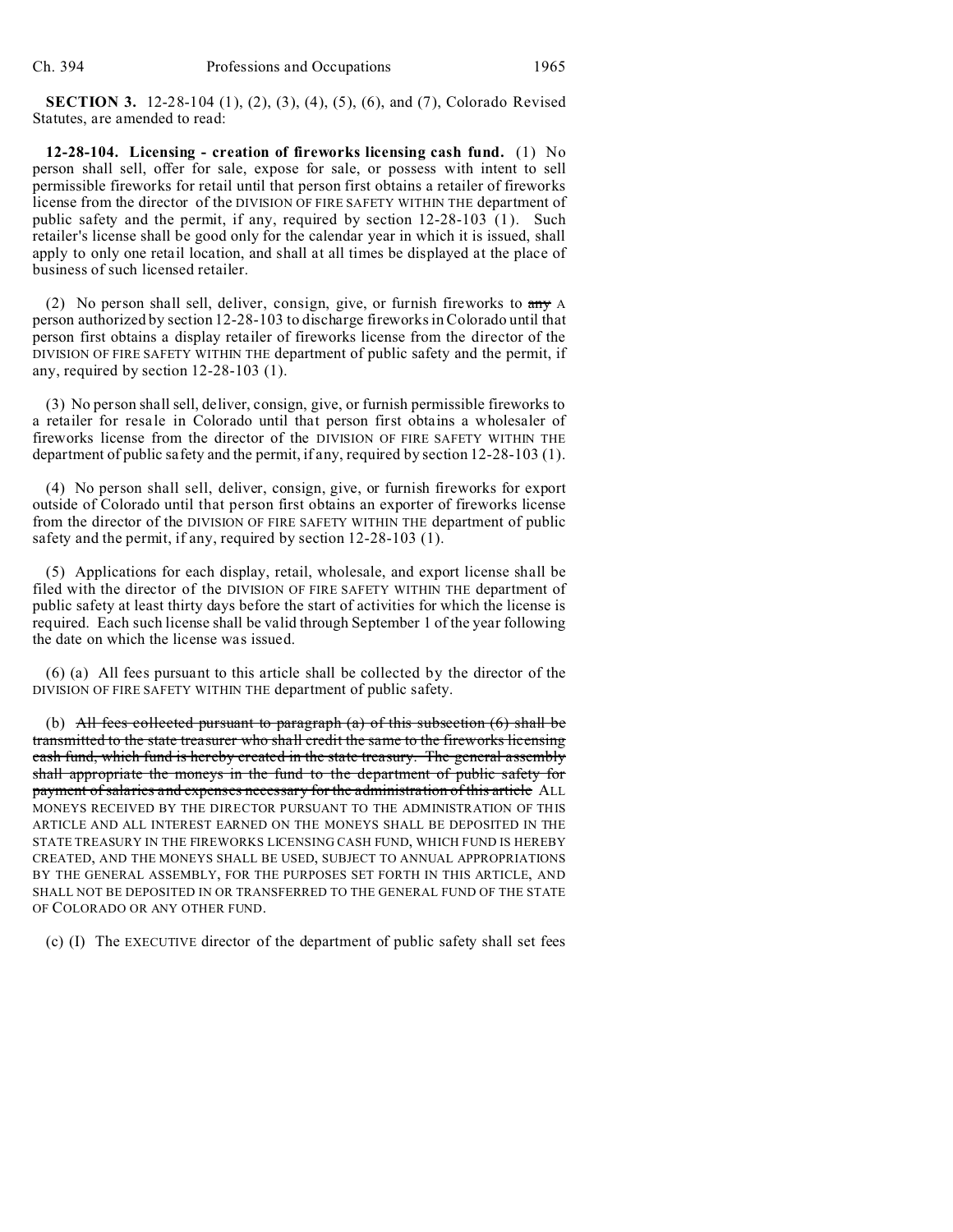1966 Professions and Occupations Ch. 394

pursuant to this article at such rates as are necessary to provide for the direct and indirect costs and expenses of the department of public safety in the administration of this article; except that the fee for a:

(A) Retailer of fireworks license shall not exceed twenty-five dollars; and the fee for a

(B) Display retailer of fireworks license a wholesaler of fireworks license, or an exporter of fireworks license shall not exceed seven hundred fifty dollars; AND

(II) Such rates shall be reviewed annually by the EXECUTIVE director of the department of public safety.

(7) The EXECUTIVE director of the department of public safety shall promulgate rules and regulations to implement the provisions of this article. Such rules and regulations may include requirements which FOR THE CERTIFICATION OF FIREWORKS DISPLAY OPERATORS AND PYROTECHNICOPERATORS, AND ANY OTHER REQUIREMENTS THAT are reasonably necessary for the safety of workers and the public and the protection of property. The procedure for the promulgation of such rules and regulations shall be in accordance with the provisions of section 24-4-103, C.R.S.

**SECTION 4.** 12-28-105 (3), Colorado Revised Statutes, is amended to read:

**12-28-105. Importation of fireworks - duties of licensees - retention of invoices for inspection.** (3) It shall be unlawful for  $\frac{any}{any}$  A person to conduct any fireworks display OR PYROTECHNIC SPECIAL EFFECTS PERFORMANCE using fireworks which THAT have not been purchased from a display retailer licensed under the provisions of section 12-28-104.

**SECTION 5.** 30-15-401 (1) (n.5), Colorado Revised Statutes, is amended to read:

**30-15-401. General regulations.** (1) In addition to those powers granted by sections 30-11-101 and 30-11-107 and by parts 1, 2, and 3 of this article, the board of county commissioners has the power to adopt ordinances for control or licensing of those matters of purely local concern which are described in the following enumerated powers:

(n.5) To ban open fires to a degree and in a manner that the board of county commissioners deems necessary to reduce the danger of wildfires within those portions of the unincorporated areas of the county where the danger of forest or grass fires is found to be high, based on competent evidence. The ban on open fires in accordance with the requirements of this paragraph (n.5) may include a prohibition on the sale of fireworks ONLY within those portions of the unincorporated areas of the county where the danger of forest or grass fires has been found to be high based on competent evidence. FOR PURPOSES OF THIS PARAGRAPH (n.5), "COMPETENT EVIDENCE" MAY INCLUDE, BUT IS NOT LIMITED TO, THE USE OF THE NATIONAL FIRE DANGER RATING SYSTEM AND ANY OTHER SIMILAR INDICES OR INFORMATION.

**SECTION 6. Effective date - applicability.** (1) This act shall take effect at 12:01 a.m. on the day following the expiration of the ninety-day period after final adjournment of the general assembly that is allowed for submitting a referendum